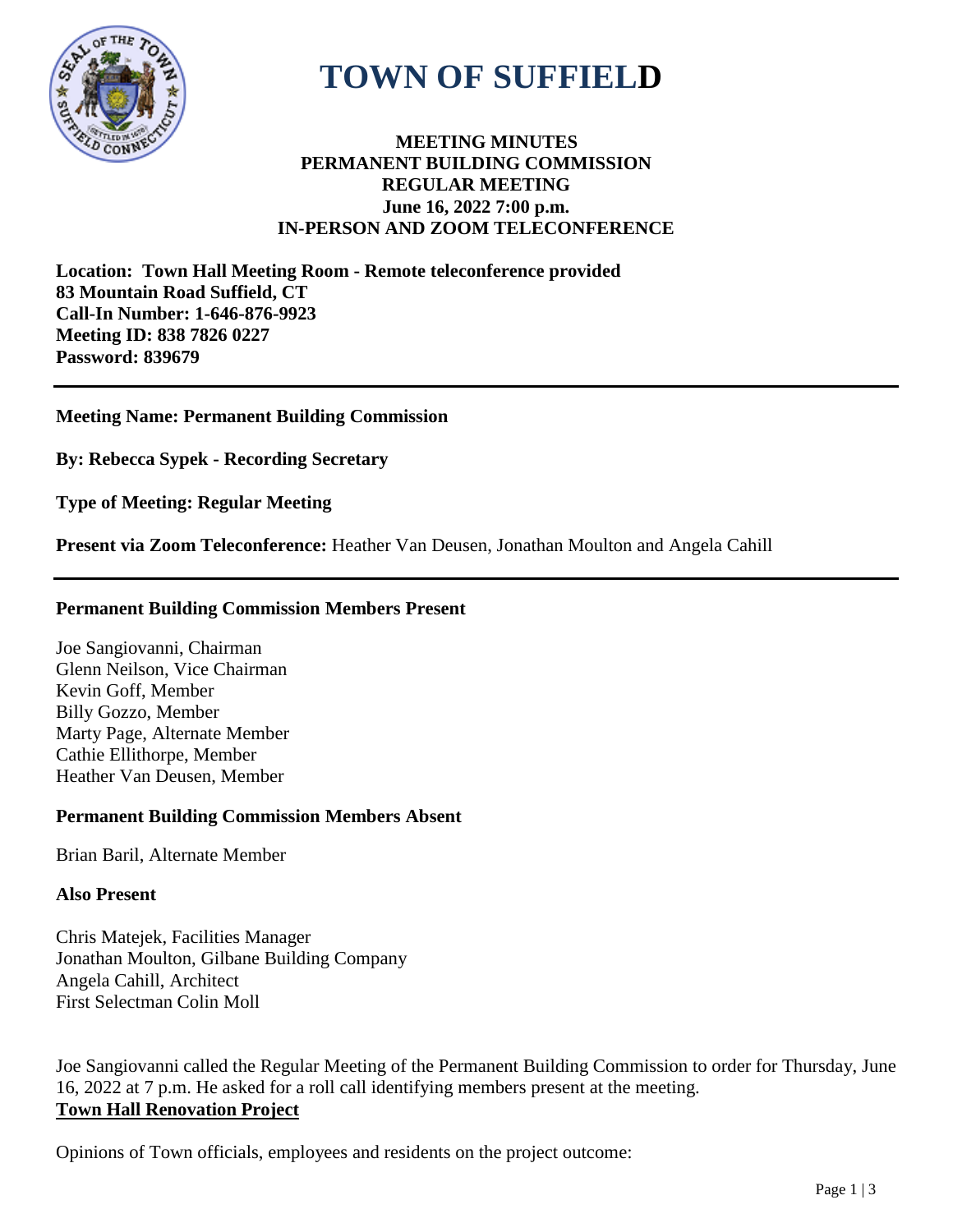Joe Sangiovanni asked for opinions on the Town Hall Renovations and wanted to make sure everyone's opinions were positive and everyone's requests were fulfilled. Chris Matejek said that he's gotten overwhelmingly positive feedback.

Report on building modifications made to suppress voice transmission between offices in the executive suite:

The soundproofing was not 100% successful in the First Selectman's office but Chris said First Selectman Moll isn't really worried about it. There is the future option to add sound absorbing panels but for now the two people that work in that office don't have complaints and they don't see a need to spend the extra money at this time.

# **Invoices and close-out of Town Hall Renovation Project**

Gilbane Building Company submitted a final approval for payment. After review, Glenn Neilson motioned to recommend payment of \$40,673.21 and Cathie Ellithorpe seconded. Heather Van Deusen abstained since she wasn't physically present to see the documents. Motion passed unanimously with those members present in person. This payment will close out the town hall project.

Joe Sangiovanni thanked Jonathan Moulton, Gilbane Building Company and Angela Cahill for a successful project.

## **Approval of the Minutes**

Joe Sangiovanni asked for review/comments/corrections to the Regular Meeting Minutes for Thursday, October 7, 2021. Kevin Goff motioned to approve the minutes and Glenn Neilson seconded. Cathie Ellithorpe and Heather Van Deusen abstained from voting due to absence from last meeting. All remaining members voted to approve these minutes.

#### **Other/Future Business**

Joe Sangiovanni hasn't been informed of any future projects to discuss but opened the floor to conversation in case there's any projects he is not aware of.

Glenn Neilson mentioned that First Selectman Moll may want to do a project with the Babb's Beach building. Glenn confirmed that the First Selectman has been made aware of different updates that would be required (electrical, sprinkler system, etc.) and that the costs will probably be significant; however, there's discussions around potential federal grants that could be helpful towards this project. First Selectman Moll confirmed that potentially 90% of the budget could be paid by federal grants if the town can get them but there's steps that need to be taken before the grants can even be considered. After further discussion, First Selectman Moll would like to at least look at the potential project thoroughly but he understands that the idea might be scrapped if the cost is excessive.

The Commission asked how much it would cost to get to the point where the town could apply for these grants or how much they would be willing to spend to get to that point? This is the question to keep in mind and there will need to be further discussion on this.

Does using federal money open up the facilities to be used by anyone? Yes. If the project is paid using town money the town can restrict use to just Suffield residents but using federal money requires the town to open the facilities to anyone. However, this could allow the town to charge out of town people which would be additional revenue for the town.